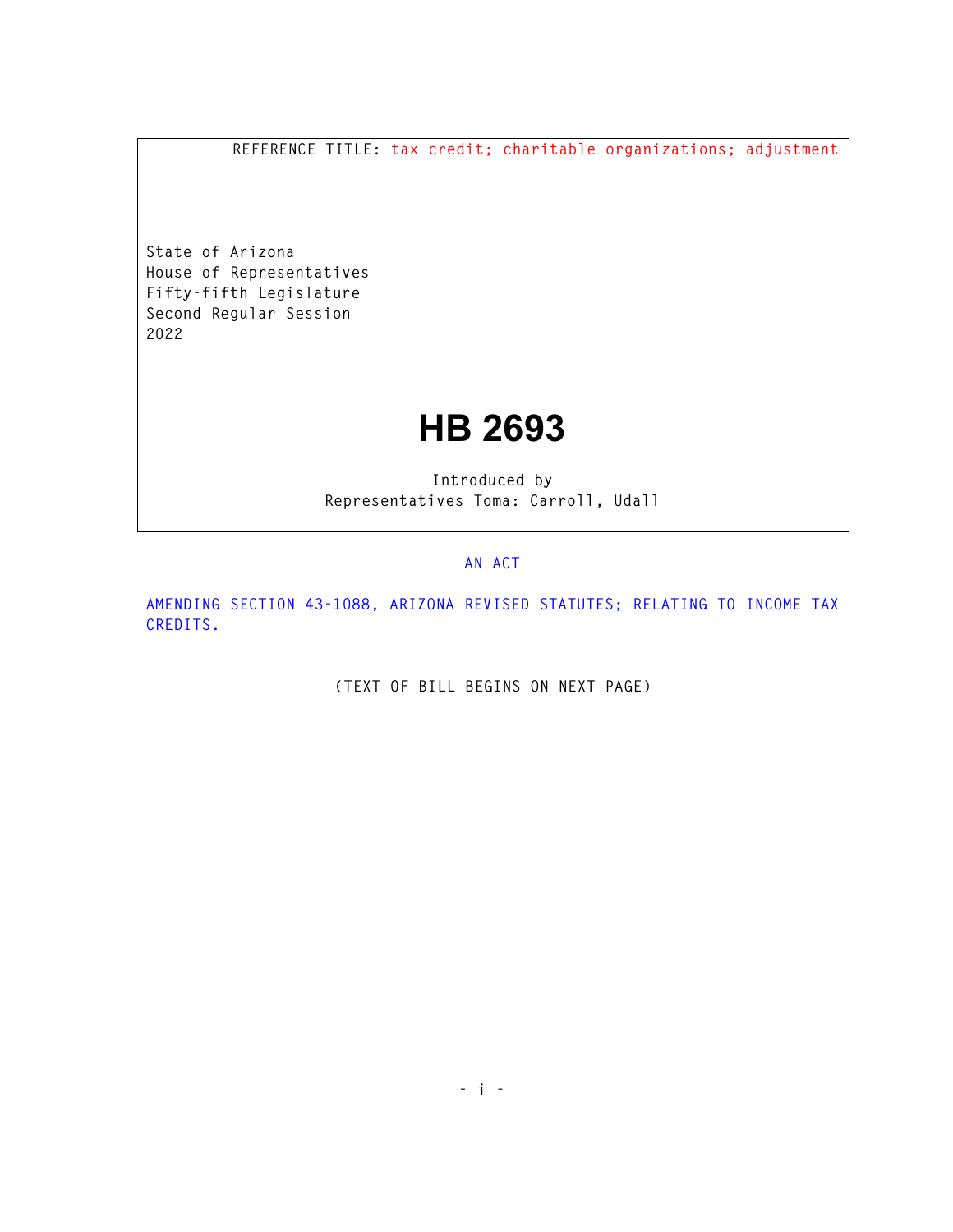**1 Be it enacted by the Legislature of the State of Arizona: 2 Section 1. Section 43-1088, Arizona Revised Statutes, is amended to 3 read: 4 43-1088. Credit for contribution to qualifying charitable 5 organizations; definitions 6 A. Except as provided in subsections B and C of this section, a 7 credit is allowed against the taxes imposed by this title for voluntary 8 cash contributions by the taxpayer or on the taxpayer's behalf pursuant to 9 section 43-401, subsection G during the taxable year to a qualifying 10 charitable organization, other than a qualifying foster care charitable 11 organization, not to exceed: 12 1. \$400 in any taxable year for a single individual or a head of 13 household. 14 2. \$800 in any taxable year for a married couple filing a joint 15 return. 16 B. A separate credit is allowed for voluntary cash contributions 17 during the taxable year to a qualifying foster care charitable 18 organization. A contribution to a qualifying foster care charitable 19 organization does not qualify for, and shall not be included in, any 20 credit amount under subsection A of this section. If the voluntary cash 21 contribution by the taxpayer or on the taxpayer's behalf pursuant to 22 section 43-401, subsection G is to a qualifying foster care charitable 23 organization, the credit shall not exceed: 24 1. \$500 in any taxable year for a single individual or a head of 25 household. 26 2. \$1,000 in any taxable year for a married couple filing a joint 27 return. 28 C. Subsections A and B of this section provide separate credits 29 against taxes imposed by this title depending on the recipients of the 30 contributions. A taxpayer, including a married couple filing a joint 31 return, in the same taxable year, may either or both: 32 1. Contribute to a qualifying charitable organization, other than a 33 qualifying foster care charitable organization, and claim a credit under 34 subsection A of this section. 35 2. Contribute to a qualifying foster care charitable organization 36 and claim a credit under subsection B of this section. 37 D. A husband and wife who file separate returns for a taxable year 38 in which they could have filed a joint return may each claim only one-half 39 of the tax credit that would have been allowed for a joint return. 40 E. For the purposes of this section, a contribution for which a 41 credit is claimed and that is made on or before the fifteenth day of the 42 fourth month following the close of the taxable year may be applied to 43 either the current or preceding taxable year and is considered to have 44 been made on the last day of that taxable year.**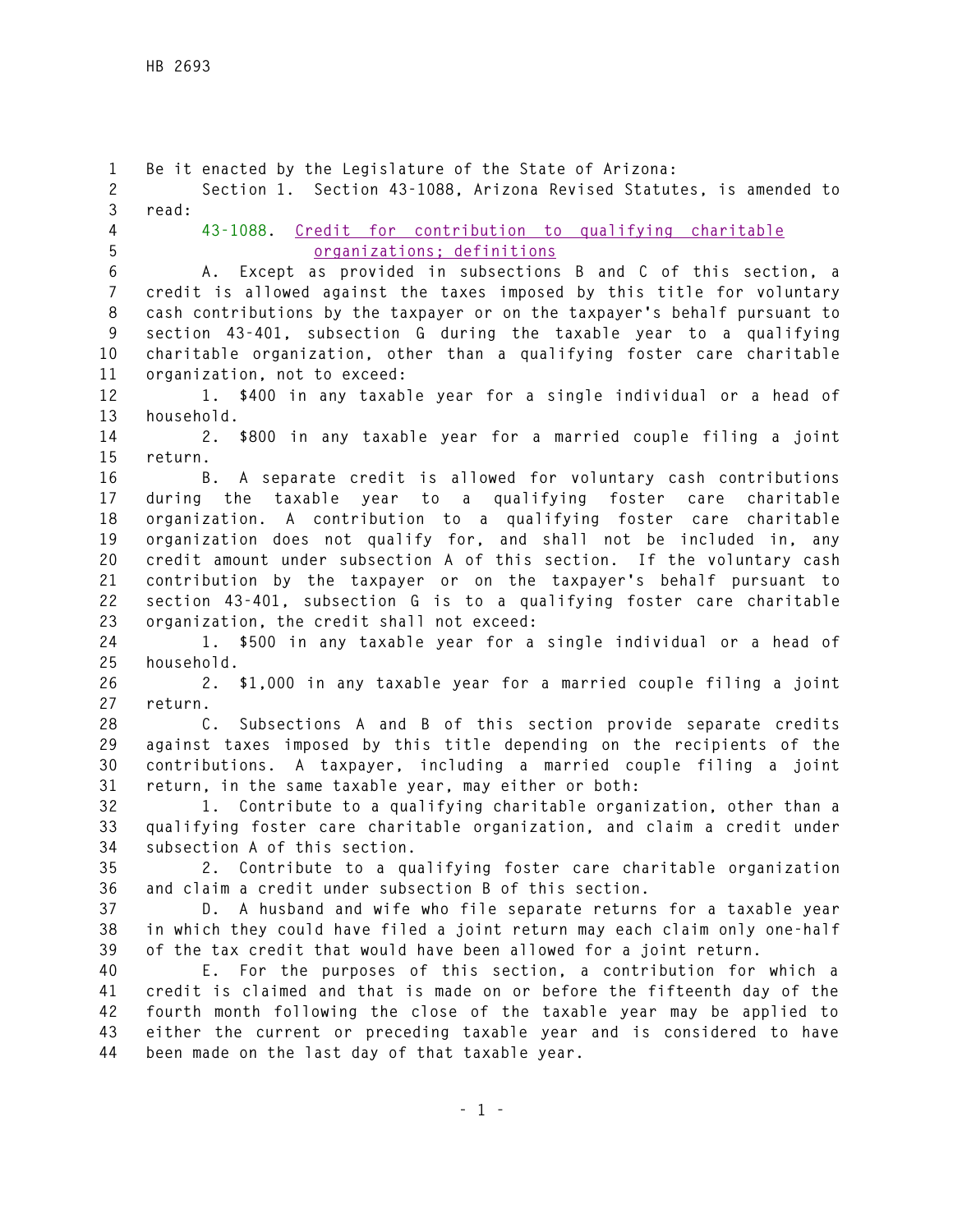**1 F. If the allowable tax credit exceeds the taxes otherwise due 2 under this title on the claimant's income, or if there are no taxes due 3 under this title, the taxpayer may carry forward the amount of the claim 4 not used to offset the taxes under this title for not more than five 5 consecutive taxable years' income tax liability.** 

**6 G. The credit allowed by this section is in lieu of a deduction 7 pursuant to section 170 of the internal revenue code and taken for state 8 tax purposes.** 

**9 H. FOR TAXABLE YEARS BEGINNING FROM AND AFTER DECEMBER 31, 2022, 10 THE DEPARTMENT SHALL ADJUST THE DOLLAR AMOUNTS PRESCRIBED IN SUBSECTION A, 11 PARAGRAPHS 1 AND 2 OF THIS SECTION AND SUBSECTION B, PARAGRAPHS 1 AND 2 OF 12 THIS SECTION ACCORDING TO THE AVERAGE ANNUAL CHANGE IN THE METROPOLITAN 13 PHOENIX CONSUMER PRICE INDEX PUBLISHED BY THE UNITED STATES DEPARTMENT OF 14 LABOR, BUREAU OF LABOR STATISTICS. THE REVISED DOLLAR AMOUNTS SHALL BE 15 RAISED TO THE NEAREST WHOLE DOLLAR. THE DOLLAR AMOUNTS MAY NOT BE REVISED 16 BELOW THE AMOUNTS PRESCRIBED IN THE PRIOR TAXABLE YEAR.** 

**17 H. I. Taxpayers taking a credit authorized by this section shall 18 provide the name of the qualifying charitable organization and the amount 19 of the contribution to the department of revenue on forms provided by the 20 department.** 

**21 I. J. A qualifying charitable organization shall provide the 22 department of revenue with a written certification that it meets all 23 criteria to be considered a qualifying charitable organization. The 24 organization shall also notify the department of any changes that may 25 affect the qualifications under this section.** 

**26 J. K. The charitable organization's written certification must be 27 signed by an officer of the organization under penalty of perjury. The 28 written certification must include the following:** 

**29 1. Verification of the organization's status under section 30 501(c)(3) of the internal revenue code or verification that the 31 organization is a designated community action agency that receives 32 community services block grant program monies pursuant to 42 United States 33 Code section 9901.** 

**34 2. Financial data indicating the organization's budget for the 35 organization's prior operating year and the amount of that budget spent on 36 services to residents of this state who either:** 

**37 (a) Receive temporary assistance for needy families benefits.** 

**38 (b) Are low-income residents.** 

**39 (c) Are individuals who have a chronic illness or physical 40 disability.** 

**41 3. A statement that the organization plans to continue spending at 42 least fifty percent of its budget on services to residents of this state 43 who receive temporary assistance for needy families benefits, who are 44 low-income residents or who are individuals who have a chronic illness or 45 physical disability.**